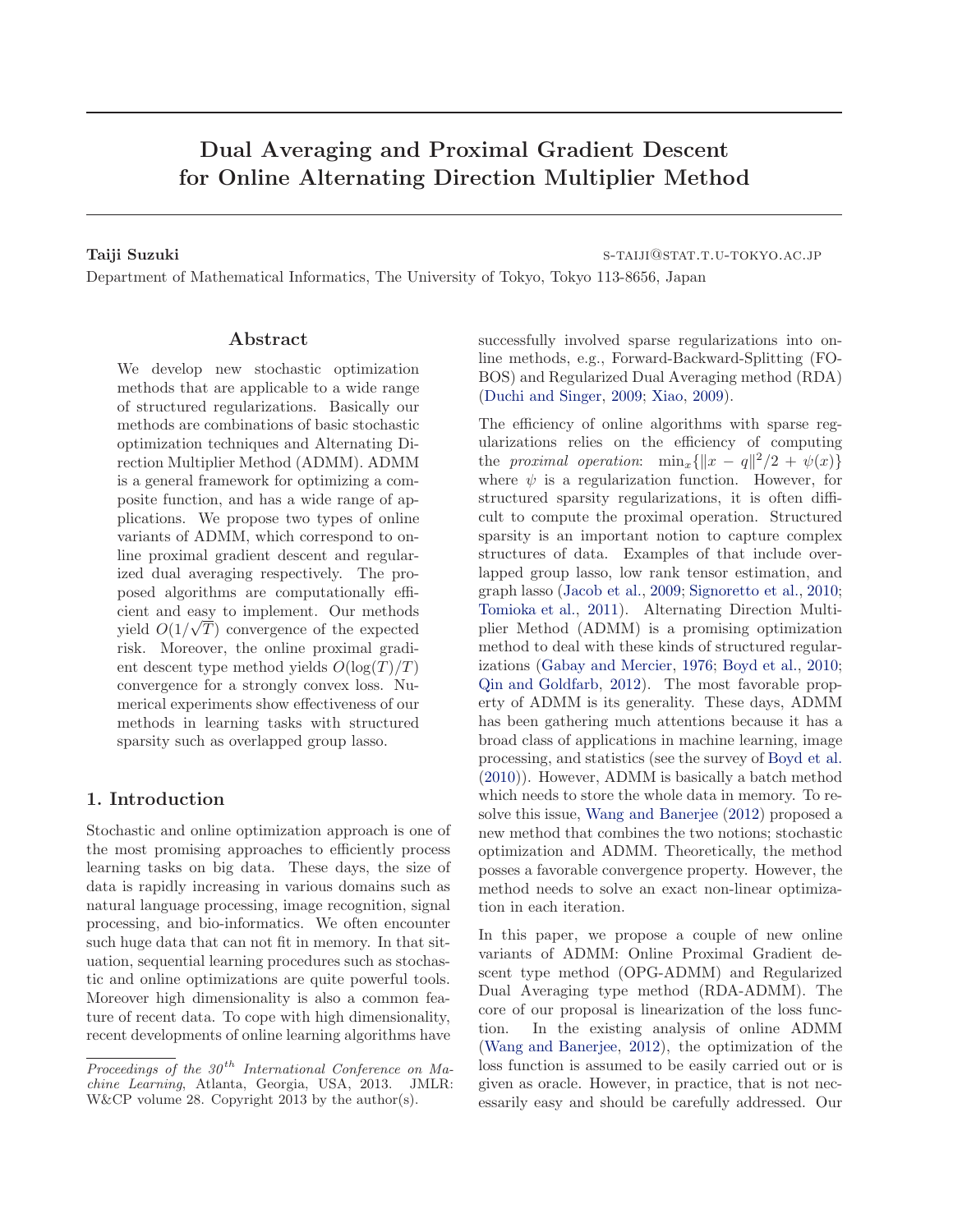<span id="page-1-0"></span>proposal gives a solution to this issue by utilizing linearization of the loss function. The main features of our algorithms are as follows:

- (Efficiency) The computations for every update step are efficiently carried out.
- (Generality) They are applicable to a wide class of structured regularizations.
- (Easiness of implement) The algorithms are quite simple and easy to implement.

Moreover we show that the convergence rates of both algorithms achieve  $O(1/\sqrt{T})$  which is minimax optimal [\(Nemirovskii and Yudin,](#page-8-0) [1983\)](#page-8-0). We also show that OPG-ADMM achieves  $O(\log(T)/T)$  convergence for a strongly convex loss. Finally, we present numerical experiments to show the effectiveness of the proposed methods.

Independently of our study, [Ouyang et al.](#page-8-0) [\(2013](#page-8-0)) developed the same algorithm as our OPG-ADMM. They gave the convergence rate of the expected risk as in our study. Moreover their analysis includes the tail probability of the risk which is not addressed in this paper.

## 2. Stochastic Optimization for Regularized Risk Minimization

In machine learning, we often encounter the following stochastic regularized risk minimization problem:

$$
\min_{x \in \mathcal{X}} \mathbf{E}_w[f(x, w)] + \tilde{\psi}(x),
$$

where  $x$  is the optimization variable (usually called weight vector) contained in a closed convex set  $\mathcal{X} \subset$  $\mathbb{R}^m$ , w is a sample generated from an (unknown) underlying distribution (for example,  $w$  is an inputoutput pair in supervised learning settings),  $f(x, w)$  is a loss function that measures error of x for a sample  $w$ , and  $\psi(x)$  is a regularization function that is a penalty on complexity of x. We assume both  $f(\cdot, w)$  and  $\psi(\cdot)$ are convex. In typical machine learning settings, we have only finite number of samples, and consider an empirical approximation of the expected risk:

$$
\min_{x \in \mathcal{X}} \frac{1}{T} \sum_{t=1}^{T} f(x, w_t) + \tilde{\psi}(x),
$$
 (1)

where  $\{w_t\}_{t=1}^T$  are i.i.d. samples drawn from the (unknown) distribution. This formulation includes several machine learning tasks such as SVM, logistic regression, ridge regression and Lasso.

To solve such a regularized risk minimization problem, a lot of "batch" type algorithms have been proposed [\(Beck and Teboulle,](#page-7-0) [2009](#page-7-0); [Figueiredo and Nowak,](#page-8-0) [2003](#page-8-0); [Combettes and Wajs](#page-7-0), [2005;](#page-7-0) [Tomioka et al.,](#page-8-0) [2012](#page-8-0)). Since batch type methods maintain all observed samples during the optimization, such methods do not work when data are so large that they cannot fit in memory. Therefore we need an alternative approach to tackle large size problems.

Stochastic optimization is a promising approach to deal with such large scale data. This approach sequentially draws samples, one at a time, and adequately update the weight vector based on the single sample observed at the latest iteration. Here we introduce two representative stochastic optimization methods on the basis of which we develop new methods. The first method has several different names including online proximal gradient descent, forwardbackward splitting (FOBOS) and online mirror descent [\(Duchi and Singer](#page-8-0), [2009;](#page-8-0) [Duchi et al.](#page-8-0), [2010\)](#page-8-0). Here we utilize the terminology online proximal gradient descent (OPG). Let  $x_t$  be the weight vector at the t-th step, and  $q_t$  be a member of the sub-gradient of  $f(\cdot, w_t)$  evaluated at  $x_t: g_t \in \nabla_x f(x, w_t)|_{x=x_t}$ . Then the update rule of OPG at the t-th step is as follows:

(OPG) 
$$
x_{t+1} = \underset{x \in \mathcal{X}}{\text{argmin}} \left\{ g_t^{\top} x + \tilde{\psi}(x) + \frac{1}{2\eta_t} ||x - x_t||^2 \right\},\,
$$

where  $\eta_t$  is a step size parameter. OPG achieves the minimax optimal regret bound. Typically  $\eta_t$  is set to be decreasing, thus the step size shrinks as the iteration proceeds. The second method, Regularized Dual Averaging (RDA), is developed on an opposite spirit. Let  $\bar{g}_t := \frac{1}{t} \sum_{\tau=1}^t g_\tau$ . Then the update rule of RDA at the  $t$ -th step is as follows:

(RDA) 
$$
x_{t+1} = \underset{x \in \mathcal{X}}{\operatorname{argmin}} \left\{ \bar{g}_t^{\top} x + \tilde{\psi}(x) + \frac{1}{2\eta_t} ||x||^2 \right\}.
$$

In this approach  $\eta_t$  is typically increasing, and the regularization for the new step is vanishing. Thus RDA does not down-grade the importance of newly observed samples. RDA also achieves the minimax optimal regret, and it is reported that RDA well captures the regularization effect, that is, for sparse learning, RDA usually produces a sparser solution than OPG [\(Xiao,](#page-8-0) [2009](#page-8-0)).

The efficiency of these algorithms heavily relies on the fact that the proximal operation corresponding to the regularization function  $\psi$  can be efficiently computed. Here the proximal operation corresponding to a function  $\psi$  is the map defined by the following display [\(Rockafellar,](#page-8-0) [1970\)](#page-8-0):

$$
q \mapsto \underset{x}{\operatorname{argmin}} \{ \|x - q\|^2 / 2 + \tilde{\psi}(x) \} =: \operatorname{prox}(q|\tilde{\psi}).
$$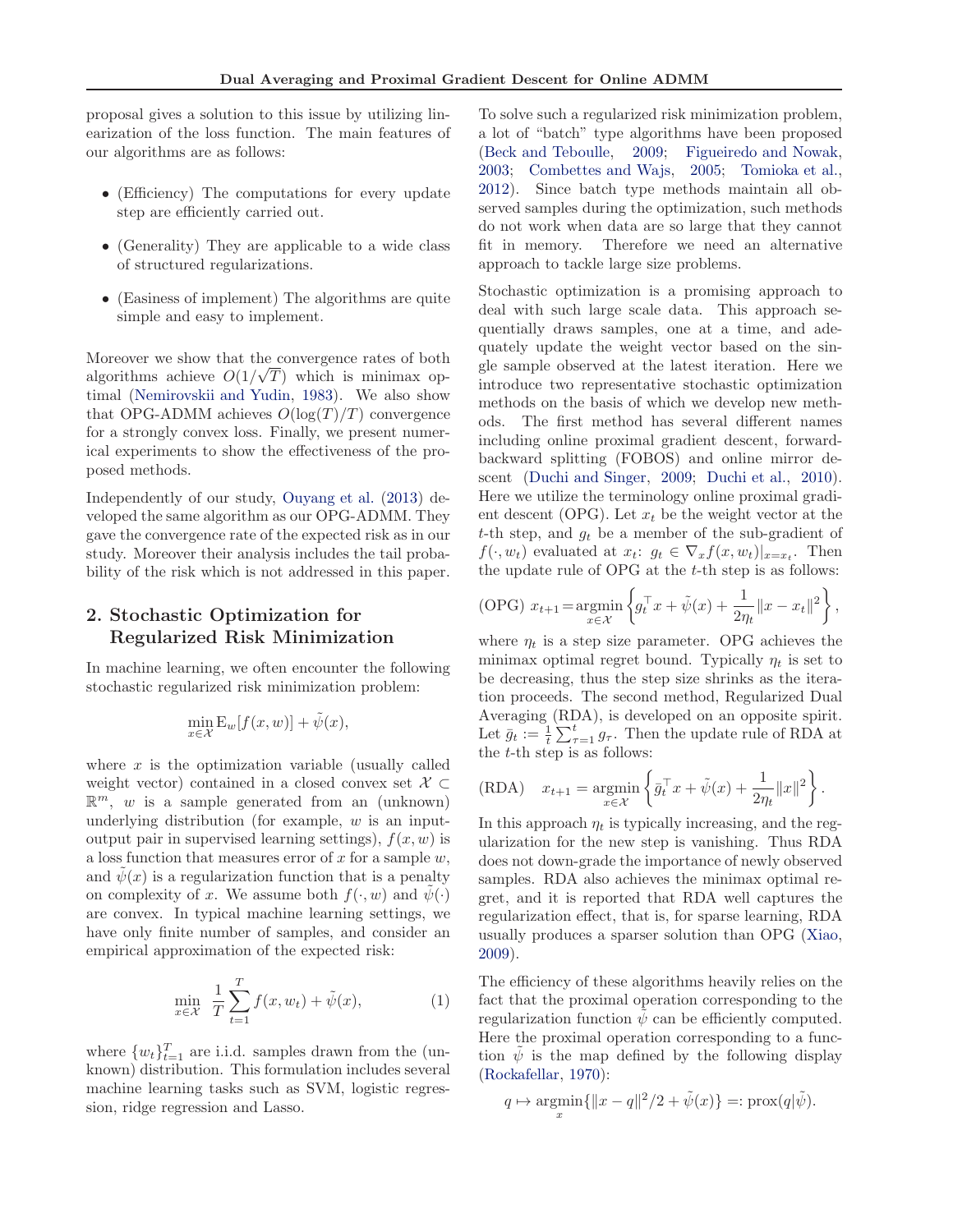<span id="page-2-0"></span>For example, if the regularization function is  $L_1$ norm  $\tilde{\psi}(x) = C \sum_{j=1}^{m} |x_j|$ , then the corresponding proximal operation is the well-known soft-thresholding operation:  $\hat{x} = \text{prox}(q|\psi)$  is given as  $\hat{x}_j =$  $sign(q_i) max(|q_i| - C, 0).$ 

However, the proximal operation can not be efficiently computed for structured regularizations as presented in Section [5](#page-5-0) unless we develop a specifically tailored optimization method for each regularization function. In this article, we overcome this problem utilizing the idea of Alternating Direction Multiplier Method (ADMM).

## 3. Alternating Direction Multiplier Method (ADMM)

Here we describe the concept of ADMM. We once turn back to the batch situation. Instead of considering the naive optimization problem Eq. [\(1\)](#page-1-0), we transform the problem into the following linear constraint optimization problem<sup>∗</sup> :

$$
\min_{x \in \mathcal{X}, y \in \mathcal{Y}} \frac{1}{T} \sum_{t=1}^{T} f(x, w_t) + \psi(y), \text{ s.t. } Ax = y, \quad (2)
$$

where  $\tilde{\psi}(x) = \psi(Ax)$  with a matrix  $A \in \mathbb{R}^{l \times m}$  and  $\mathcal{Y} \subset \mathbb{R}^l$  is a convex set such that  $Ax \in \mathcal{Y}$  for all  $x \in \mathcal{X}$ . Here we assume it is easy to compute the proximal operation corresponding to  $\psi$ . ADMM splits the optimizations with respect to  $x$  and  $y$  utilizing the *aug*mented Lagrangian technique. The iterative scheme of ADMM for the problem (2) is as follows:

$$
x_{t+1} = \underset{x \in \mathcal{X}}{\operatorname{argmin}} \left\{ \frac{1}{T} \sum_{\tau=1}^{T} f(x, w_{\tau}) - \lambda_t^{\top} (Ax - y_t) + \frac{\rho}{2} \|Ax - y_t\|^2 \right\},\tag{3a}
$$

$$
y_{t+1} = \underset{y \in \mathcal{Y}}{\text{argmin}} \Big\{ \psi(y) - \lambda_t^{\top} (Ax_{t+1} - y) + \frac{\rho}{2} ||Ax_{t+1} - y||^2 \Big\},\tag{3b}
$$

$$
-(3)
$$

$$
\lambda_{t+1} = \lambda_t - \rho(Ax_{t+1} - y_{t+1}),\tag{3c}
$$

where  $\lambda_t$  is the dual variable and  $\rho$  is a given parameter. One can see that in ADMM the optimizations with respect to  $x$  and  $y$  are separated into  $(3a)$  and (3b). ADMM can be seen as an approximated version of the method of multiplier that minimizes the augmented Lagrangian instead of executing (3a),(3b) [\(Hestenes](#page-8-0), [1969](#page-8-0); [Powell,](#page-8-0) [1969;](#page-8-0) [Rockafellar,](#page-8-0) [1976\)](#page-8-0):

$$
\min_{x,y} \ \frac{1}{T} \sum_{\tau=1}^T f(x, w_{\tau}) + \psi(y) - \lambda_t^{\top} (Ax - y) + \frac{\rho}{2} ||Ax - y||^2,
$$

where the optimizations for  $x$  and  $y$  are not split, but are jointly optimized. On the other hand, in ADMM, thanks to the splitting technique, the update is easily carried out. As for the convergence properties of ADMM,  $O(1/n)$  convergence was proven by [He and Yuan](#page-8-0) [\(2012\)](#page-8-0) and the linear convergence for strongly convex functions was shown by [Deng and Yin](#page-7-0) [\(2012](#page-7-0)).

These days, ADMM has been gathering much attentions because it has a broad class of applications in machine learning, image processing, and statistics (see the survey of [Boyd et al.](#page-7-0) [\(2010\)](#page-7-0)). However, ADMM is basically a batch algorithm. In the next section, we develop two online versions of ADMM.

## 4. Our Proposal: RDA-ADMM and OPG-ADMM

In this section, we propose two algorithms, RDA-ADMM and OPG-ADMM, as online versions of ADMM. We give the convergence rates of these methods. For a positive definite matrix  $Q$ , let  $||x||_Q$  be  $\sqrt{x^{\top}Qx}$ .

#### 4.1. RDA-ADMM

We first introduce Regularized Dual Averaging ADMM (RDA-ADMM) which is a combination of online RDA and ADMM. Here we denote by  $G_t$  and arbitrary matrix that is used in the t-th update in RDA-ADMM.  $G_t$  can depend on any information observed until t-th step. We define  $\bar{x}_t$ ,  $\bar{y}_t$  and  $\bar{\lambda}_t$  as  $\bar{x}_t = \frac{1}{t} \sum_{\tau=1}^t x_\tau, \, \bar{y}_t = \frac{1}{t} \sum_{\tau=1}^t y_\tau \text{ and } \bar{\lambda}_t = \frac{1}{t} \sum_{\tau=1}^t \lambda_\tau.$ Then the procedure of RDA-ADMM is summarized in Algorithm [1.](#page-3-0)

The only difference from the batch-version ADMM is the update rule of  $x_t$  (Eq. [\(4\)](#page-3-0)). The loss function  $\frac{1}{T} \sum_{\tau=1}^T f(x, w_\tau)$  is replaced with a linear function  $\bar{g}_t^{\top} x$ . This can be seen as a linear approximation of the loss function, which makes the computation of the update much easier.  $y_t$  and  $\lambda_t$  are replaced with their averaged versions  $\bar{y}_t$  and  $\bar{\lambda}_t$ . The averaging technique producing  $\bar{g}_t, \bar{y}_t, \bar{\lambda}_t$  works like smoothing and allows us to access the past information at the current update. There is a regularization term  $\frac{1}{2\eta_t} ||x||_{G_t}^2$  that controls the step size. The term  $\frac{\rho}{2t} ||Ax||^2$  is a bit tricky. Unlike the original ADMM, there is  $1/t$  factor in front of  $||Ax||^2$ . This is needed for a technical reason to show

<sup>\*</sup>The linear constraint  $Ax = y$  can be generalized to  $Ax + By = b$ . We can show similar convergence rates under this generalization. See the supplementary material for the general results.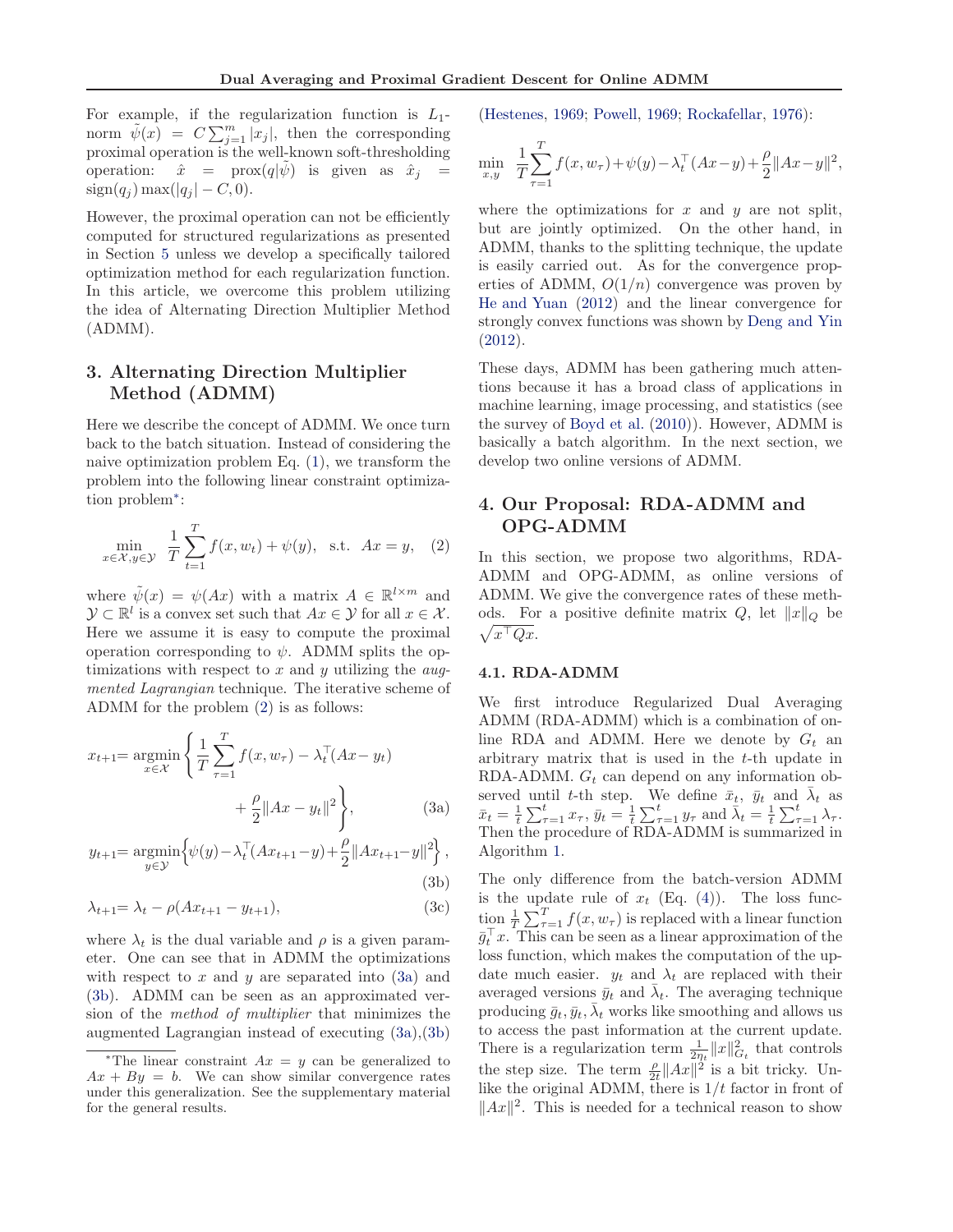#### <span id="page-3-0"></span>Algorithm 1 RDA-ADMM

**Input:**  $\rho > 0$ ,  $\{\eta_t\}_{t=1}^{T-1}$ Initialize  $x_1 = 0, y_1 = 0, \lambda_1 = 0.$ for  $t = 1$  to  $T - 1$  do Observe  $w_t$ , and Compute sub-gradient  $g_t \in$  $\nabla_x f(x, w_t)|_{x=x_t}.$  $x_{t+1} = \operatorname*{argmin}_{\mathbf{x}} \left\{ \bar{g}_t^{\top} x - \bar{\lambda}_t^{\top} A x + \frac{\rho}{2t} \|A x\|^2 \right\}$ x∈X  $2t$ 

+ 
$$
\rho(A\bar{x}_t - \bar{y}_t)^{\top}Ax + \frac{1}{2\eta_t}||x||_{G_t}^2
$$
 (4)

Update  $y_{t+1}$  and  $\lambda_{t+1}$  using the rule [\(3b\)](#page-2-0) and [\(3c\)](#page-2-0) respectively.

end for return  $\bar{x}_T := \frac{1}{T} \sum_{t=1}^T x_t$  and  $\bar{y}_T := \frac{1}{T} \sum_{t=1}^T y_t$ 

 $O(1/\sqrt{T})$  convergence. The update rules of  $y_t$  and  $\lambda_t$ are same as the original ADMM.

At the first glance, it seems that we need to solve a linear equation to obtain  $x_{t+1}$ . However, by setting  $G_t = \gamma I - \frac{\rho \eta_t}{t} A^\top A$  with a sufficiently large  $\gamma$  such that  $G_t$  is positive definite, the update rule becomes drastically simple:

$$
x_{t+1} = \Pi_{\mathcal{X}} \left[ -\frac{\eta_t}{\gamma} \{ \bar{g}_t - A^\top (\bar{\lambda}_t - \rho A \bar{x}_t + \rho \bar{y}_t) \} \right],
$$

where  $\Pi_{\mathcal{X}}(x)$  is a projection of x onto the convex set  $\mathcal{X}$ . The technique to employ a special  $G_t$ to cancel the term  $||Ax||^2$  is called *linearization* of ADMM and has been used also for the batch-type ADMM [\(Zhang et al.,](#page-8-0) [2011\)](#page-8-0). This is a quite advantageous point compared with the existing online ADMM method [\(Wang and Banerjee,](#page-8-0) [2012\)](#page-8-0).

The update rule of  $y_t$  is just a proximal operation corresponding to  $\psi$ . Indeed that can be rewritten as

$$
y_{t+1} = \underset{y \in \mathcal{Y}}{\text{argmin}} \left\{ \psi(y) + \frac{\rho}{2} ||y - Ax_{t+1} + \lambda_t/\rho||^2 \right\}
$$

$$
= \text{prox}(Ax_{t+1} - \lambda_t/\rho|\psi/\rho).
$$

Therefore, under our assumption that the proximal operation corresponding to  $\psi$  is easily computed, the update of  $y_t$  is also efficiently carried out.

Convergence Analysis Here, we give convergence analysis of of RDA-ADMM. To derive convergence rates, we assume the following conditions.

#### Assumption 1.

 $(A1)$  X and Y are compact convex sets with radius R, *i.e.*,  $\forall x, x' \in \mathcal{X}, \|x - x'\| \leq R$  and  $\forall y, y' \in \mathcal{Y},$ 

 $||y - y'|| \leq R$ . Moreover we assume that  $Ax \in \mathcal{Y}$ for all  $x \in \mathcal{X}$ .

- (A2) The sub-gradients of  $f(\cdot, w)$  is bounded by G, i.e.,  $\forall a \in \nabla_x f(x, w), ||a|| \leq G$  for all  $x, w$ .
- (A3) The sub-gradients of  $\psi$  is bounded by  $L_{\psi}$ , i.e.,  $\forall a \in \nabla \psi(y), ||a|| \leq L_{\psi}$  at any point  $y \in \mathcal{Y}$ .

In this section, we suppose that  $G_t = \gamma I - \rho \eta_t A^\top A/t$ , and  $\gamma$ ,  $\rho$ ,  $\eta_t$  are chosen so that  $G_t \succeq I$  for simplicity. The particular choice of  $G_t$  is not essential, but just for simplicity. For general  $G_t$ , we also obtain a similar bound with slight changes of expressions.

Moreover we suppose that  $\eta_t/t$  is non-increasing. Then, we have the following regret bound.

**Theorem 1.** Let  $\lambda^* \in \mathbb{R}^l$  be arbitrary. Then there exists a constant K depending on  $R, G, L_{\psi}, \rho, A, \eta_1, \lambda^*$ such that, for all  $x^* \in \mathcal{X}, y^* \in \mathcal{Y}$  satisfying  $Ax^* = y^*$ ,

$$
\frac{1}{T} \sum_{t=1}^{T} \left( f(x_t, w_t) + \psi(y_t) \right) - \frac{1}{T} \sum_{t=1}^{T} \left( f(x^*, w_t) + \psi(y^*) \right) \n- \langle \lambda^*, A \bar{x}_T - \bar{y}_T \rangle + \frac{\rho}{2T} \sum_{t=1}^{T} ||Ax_{t+1} - y_{t+1}||^2 \n\leq \frac{1}{T} \sum_{t=2}^{T} \frac{\eta_{t-1}}{2(t-1)} G^2 + \frac{\gamma}{\eta_T} R^2 + \frac{K}{T}.
$$

The proof can be found in the supplementary material. Basically the proof is a combination of those of the original RDA [\(Xiao](#page-8-0), [2009\)](#page-8-0) and ADMM [\(He and Yuan,](#page-8-0) [2012](#page-8-0)).

Here, we should notice the fact that  $(x_t, y_t)$  produced by RDA-ADMM does not necessarily satisfies the linear constraint  $Ax_t = y_t$  (see Eq. [\(2\)](#page-2-0)). Therefore we need to modify  $x_t$  or  $y_t$  so that the constraint holds. A naive approach is to use  $y_t' := Ax_t$  instead of  $y_t$ . On the other hand, if  $A$  is invertible, it is also a natural strategy to use  $x'_t := A^{-1}y_t$  instead of  $x_t$ . We can show that both strategies achieve the minimax optimal rate for the expected risk. For notational simplicity, we define

$$
F(x, y) := \mathcal{E}_w[f(x, w)] + \psi(y).
$$

(i) Convergence analysis for the pair  $(x_t, y_t')$ . The pair  $(x_t, y'_t)$  achieves the following convergence rate of the expected risk. Now let  $\bar{y}'_t := \frac{1}{t} \sum_{\tau=1}^t y'_\tau$  and  $w_{1:t}$ be the concatenation  $(w_1, \ldots, w_t)$ .

Theorem 2 (Convergence rate of RDA-ADMM). There exists a constant K depending on  $R, L_{\psi}, \rho, \eta_1, A$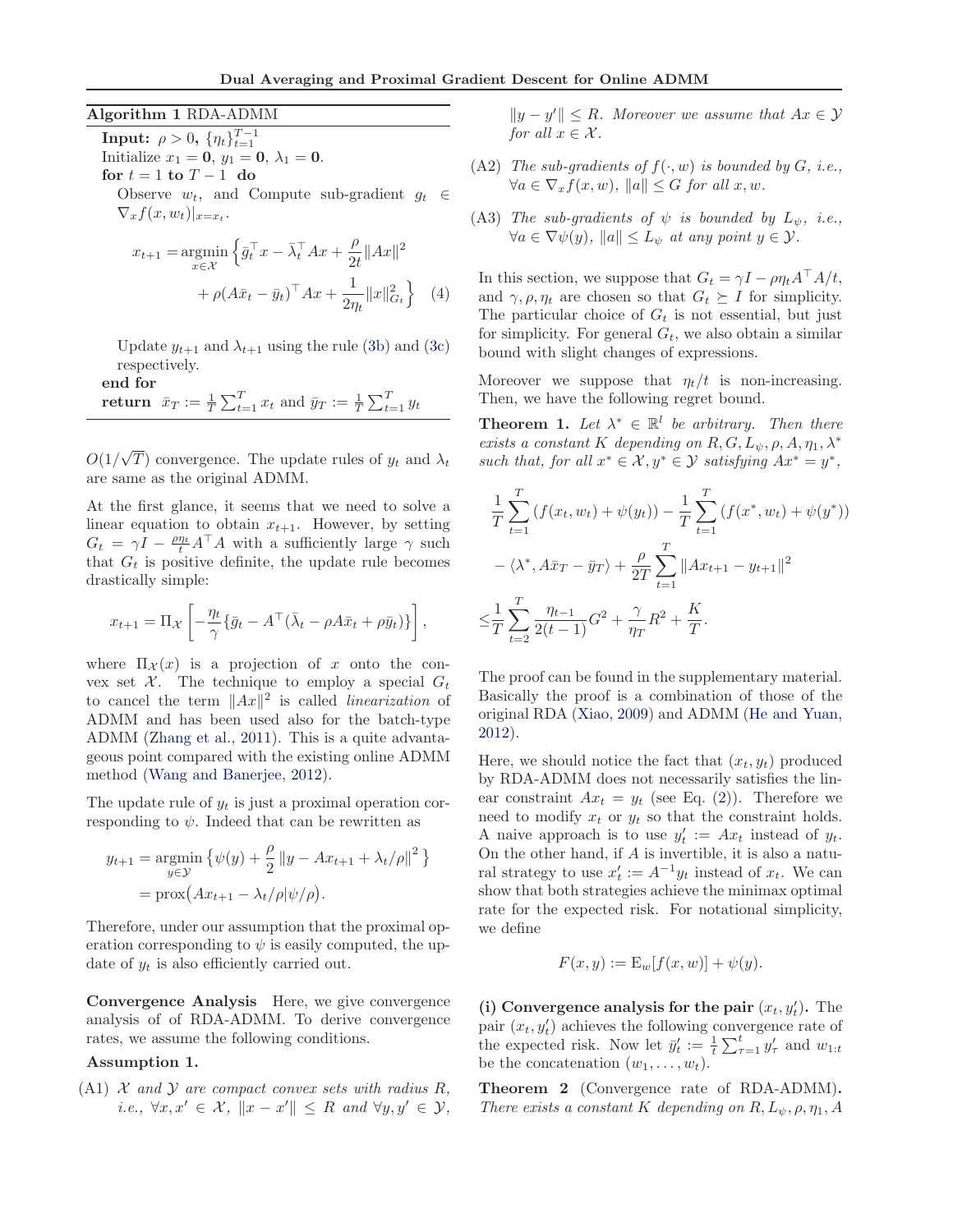such that, for all  $x^* \in \mathcal{X}, y^* \in \mathcal{Y}$  such that  $Ax^* = y^*$ , the expected risk of RDA-ADMM is bounded as

$$
E_{w_{1:T-1}}[F(\bar{x}_T, \bar{y}'_T) - F(x^*, y^*)]
$$
  
+  $\frac{\rho}{2} E_{w_{1:T}}[\|A\bar{x}_{T+1} - \bar{y}_{T+1}\|^2]$   
 $\leq \frac{1}{T} \sum_{t=2}^T \frac{\eta_{t-1}}{2(t-1)} G^2 + \frac{\gamma}{\eta_T} R^2 + \frac{K}{T}.$ 

The proof can be found in the supplementary material. It is shown by using Theorem [1](#page-3-0) with a specifically chosen  $\lambda^*$  and Jensen's inequality. We again would like to remark that  $\bar{x}_T$  and  $\bar{y}'_T$  always satisfies the linear constraint  $A\bar{x}_T = \bar{y}'_T$ .

The convergence rate is basically same as that of the standard RDA. The first term in the upper bound expresses how aggressively the estimator adapt to the newly observed data, and, on the other hand, the second term expresses a regularization on the estimator's fluctuation. Roughly speaking, these two terms express explore and exploit trade-off. The third term is  $O(1/T)$  and is asymptotically negligible. Here  $\eta_t = \eta_0 \sqrt{t}$  balances the first and the second term. Under this setting, one can show that RDA-ADMM yields  $O(1/\sqrt{T})$  convergence: there exists a constant  $C_1$  such that

$$
\mathcal{E}_{w_{1:T-1}}[F(\bar{x}_T, \bar{y}'_T) - F(x^*, y^*)] \le \frac{C_1}{\sqrt{T}}
$$

.

The convergence rate  $O(1/\sqrt{T})$  is known as the minimax optimal rate [\(Nemirovskii and Yudin](#page-8-0), [1983\)](#page-8-0). Therefore our proposed algorithm achieves the optimal rate. Moreover, we observe that  $(\bar{x}_t, \bar{y}_t)$  approximately satisfies the constraint  $A\bar{x}_t = \bar{y}_t$  for large t. Indeed, Theorem [2](#page-3-0) gives  $||A\bar{x}_T - \bar{y}_T||^2 = O_p(1/\sqrt{T})$ for  $\eta_t = \eta_0 \sqrt{t}$ .

(ii) Convergence analysis for the pair  $(x'_t, y_t)$ . In the same way as the convergence analysis for the pair  $(x_t, y_t)$ , we also obtain the convergence rate for the pair  $(x_t, y_t)$ . Obviously the pair  $(x_t, y_t)$  satisfies the linear constraint  $Ax'_t = y_t$ . Letting  $\bar{x}'_t := \frac{1}{t} \sum_{\tau=1}^t x'_\tau$ , we have the following convergence bound (the proof can be found in the supplementary material).

Theorem 3. Suppose that A is invertible. For all  $x^* \in \mathcal{X}, y^* \in \mathcal{Y}$  such that  $Ax^* = y^*$ , there exists a constant K' depending on  $R, G, A, \rho, \eta_1$  such that

$$
E_{w_1, T-1}[F(\bar{x}'_T, \bar{y}_T) - F(x^*, y^*)]
$$
  
\n
$$
\leq \frac{1}{T} \sum_{t=2}^T \frac{\eta_{t-1}}{2(t-1)} G^2 + \frac{\gamma}{\eta_T} R^2 + \frac{K'}{T}.
$$

In particular, for  $\eta_t = \eta_0 \sqrt{t}$ , the RHS is further bounded by  $C_2/\sqrt{T}$  where  $C_2$  is a constant depending on  $R, G, A, B, L<sub>ψ</sub>, \rho, \eta_0, \gamma$ .

Comparing Theorems [2](#page-3-0) and 3, the difference of the upper bounds is only the  $O(1/T)$  term, which is negligible. Therefore, we have the (almost) same convergence rate for both strategies,  $(\bar{x}_t, \bar{y}'_t)$  and  $(\bar{x}'_t, \bar{y}_t)$ .

#### 4.2. OPG-ADMM

Here we describe our second proposal, OPG-ADMM, that is a combination of OPG and ADMM. The procedure is summarized in Algorithm 2.

| Algorithm 2 OPG-ADMM                                |       |
|-----------------------------------------------------|-------|
| <b>Input:</b> $\rho > 0$ , $\{\eta_t\}_{t=1}^{T-1}$ |       |
| Initialize $x_1 = 0, y_1 = 0, \lambda_1 = 0.$       |       |
| for $t = 1$ to $T - 1$ do                           |       |
| Observe $w_t$ , compute sub-gradient $q_t$          | $\in$ |
| $\nabla_x f(x, w_t) _{x=x_t}$ and calculate $G_t$ . |       |
|                                                     |       |

$$
x_{t+1} = \underset{x \in \mathcal{X}}{\operatorname{argmin}} \left\{ g_t^{\top} x - \lambda_t^{\top} (Ax - y_t) \right\}
$$
  
+  $\frac{\rho}{2} ||Ax - y_t||^2 + \frac{1}{2\eta_t} ||x - x_t||_{G_t}^2 \right\}$  (5)

Update  $y_{t+1}$  and  $\lambda_{t+1}$  using the rule [\(3b\)](#page-2-0) and [\(3c\)](#page-2-0) respectively.

end for

return  $\bar{x}_T := \frac{1}{T} \sum_{t=1}^T x_t$  and  $\bar{y}_T := \frac{1}{T} \sum_{t=1}^T y_t$ 

The only difference from RDA-ADMM is the update rule of  $x_t$  (Eq. (5)). Instead of utilizing the averaged gradient  $\bar{g}_t^{\top} x$ , the gradient at the current state  $g_t^{\top} x$ is used for the linearized loss function, and there is a proximal term  $\frac{1}{2\eta_t} \|x - x_t\|_{G_t}^2$  that works as smoothing penalty to let  $x_{t+1}$  close to the previous state  $x_t$ . The update rule of OPG-ADMM is more similar to the original batch ADMM than that of RDA-ADMM.

Here again, we can avoid solving linear equation in the update of  $x_t$  by choosing  $G_t$  appropriately. If we set  $G_t = \gamma I - \rho \eta_t A^\top A$  with a sufficiently large  $\gamma$  such that  $G_t$  is positive definite, the update rule becomes as follows:

$$
x_{t+1} = \Pi_{\mathcal{X}} \left[ -\frac{\eta_t}{\gamma} \{ g_t - A^\top (\lambda_t - \rho A x_t + \rho y_t) \} + x_t \right].
$$

As in the case of RDA-ADMM, we have a similar convergence rate also for OPG-ADMM. Moreover, if we assume strong convexity on the loss function, we can show a tighter bound for OPG-ADMM. To incorporate strong convexity, we introduce a modulus of strong convexity,  $\sigma$ , that is a non-negative real such that

$$
f(x', w) \ge f(x, w) + (x' - x)^{\top} \nabla_x f(x, w) + \frac{\sigma}{2} ||x - x'||^2,
$$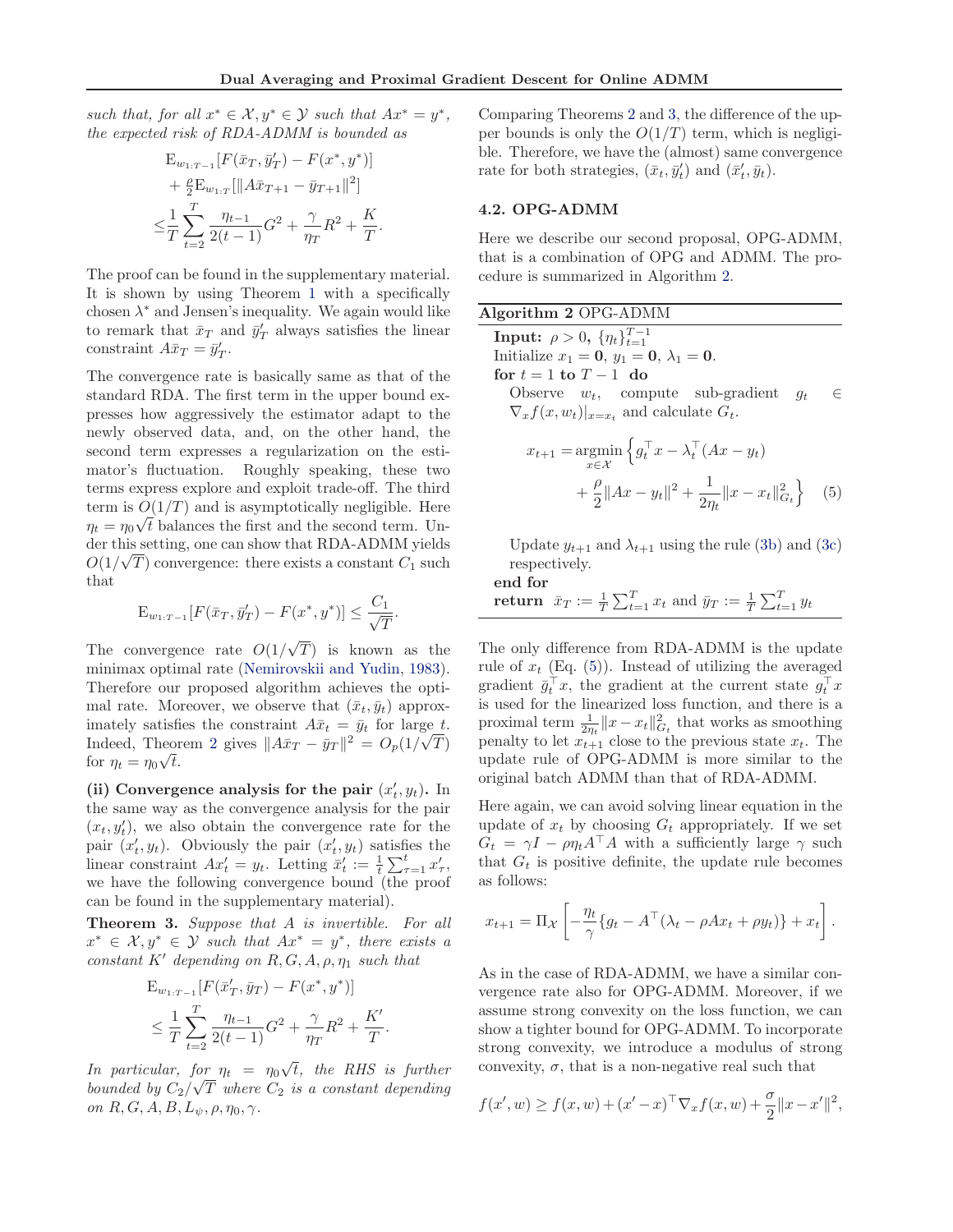<span id="page-5-0"></span>for all w and  $x, x' \in \mathcal{X}$ .

Theorem 4 (Convergence rate of OPG-ADMM). Suppose  $G_t = \gamma I - \rho \eta_t A^\top A$ , and  $\gamma, \rho, \eta_t$  are chosen so that  $G_t \succeq I$ . Under Assumption [1,](#page-3-0) there exists a constant K depending on  $R, G, L_{\psi}, \rho, \eta_1, A$  such that, for all  $x^* \in \mathcal{X}, y^* \in \mathcal{Y}$  such that  $Ax^* = y^*$ , the expected risk of OPG-ADMM is bounded as

$$
E_{w_{1:T-1}}[F(\bar{x}_T, \bar{y}'_T) - F(x^*, y^*)]
$$
  

$$
\leq \frac{1}{2T} \sum_{t=2}^T \max \left\{ \frac{\gamma}{\eta_t} - \frac{\gamma}{\eta_{t-1}} - \sigma, 0 \right\} R^2 + \frac{1}{T} \sum_{t=1}^T \frac{\eta_t}{2} G^2 + \frac{K}{T}.
$$

The proof can be found in the supplementary material. Now if we set  $\eta_t = \eta_0 / \sqrt{t}$ , then we also observe that OPG-ADMM shows  $O(1/\sqrt{T})$  convergence: there exists a constant  $C'_1$  such that

$$
\mathcal{E}_{w_{1:T}}[f(\bar{x}_T, w_T) + \psi(\bar{y}'_T) - (f(x^*, w_T) + \psi(y^*))] \le \frac{C'_1}{\sqrt{T}}.
$$

Moreover, if  $\sigma > 0$ , by letting  $\eta_t = \frac{\gamma}{\sigma t}$ , we have that there exists a constant  $C_1''$  such that

$$
\mathcal{E}_{w_{1:T}}[F(\bar{x}_T, \bar{y}'_T) - F(x^*, y^*)] \le C_1'' \frac{\log(T)}{T}.
$$

As for the pair  $(\bar{x}'_T, \bar{y}_T)$ , we also have analogous convergence results as in the case of RDA-ADMM. See the supplementary material for the detailed proofs.

#### 4.3. Related Work

Recently, [Wang and Banerjee](#page-8-0) [\(2012\)](#page-8-0) proposed a similar algorithm that is also an online version of ADMM. The different point from our algorithm is that, in the update of  $x$ , they don't utilize the linear approximation of loss function, but minimizes the loss function directly as follows:

$$
x_{t+1} = \underset{x \in \mathcal{X}}{\operatorname{argmin}} \left\{ f(x, w_t) - \lambda_t^{\top} (Ax - y_t) + \frac{\rho}{2} \|Ax - y_t\|^2 + \frac{1}{2\eta_t} \|x - x_t\|_{G_t}^2 \right\}.
$$
 (6)

This update also achieves  $O(1/\sqrt{T})$  convergence for a general loss and  $O(\log(T)/T)$  for a strongly convex loss. However we need to go through an exact non-linear optimization. This sometimes requires much additional computational cost. In particular, the optimization is not efficient when each draw is sub-batch, i.e.,  $w_t$  at each iteration is a bunch of subsamples  $w_t = \{z_{t,1}, \ldots, z_{t,M}\}\$ and the loss function is a concatenation of the loss for each sub-sample,  $f(x, w_t) = \frac{1}{M} \sum_{i=1}^{M} \ell(x, z_{t,i}),$  where  $\ell(\cdot, \cdot)$  is a a loss function for sub-samples. The sub-batch technique

is often used to stabilize the solution. In this situation, the optimization requires more computational cost than one sample optimization. On the other hand, our method is hardly affected by the increasing size of sub-batch.

Independently of our study, [Ouyang et al.](#page-8-0) [\(2013](#page-8-0)) developed the same algorithm as our OPG-ADMM. They also gave the convergence rate of the expected risk such as  $O(1/\sqrt{T})$  for a general loss function and  $O(\log(T)/T)$  for a strongly convex loss function. Moreover their analysis includes the tail probability of the risk which is not addressed in this paper.

## 5. Examples of Structured Regularizations

There are several applications of ADMM. In this section, we present some examples of structured sparse regularizations for which our online type ADMM method is effective.

Overlapped group lasso The group lasso imposes a group sparsity as

$$
\tilde{\psi}(x) = C \sum_{\mathfrak{g} \in \mathfrak{G}} \|x_{\mathfrak{g}}\| =: C \|x\|_{\mathfrak{G}},
$$

where  $\mathfrak G$  is a set of subsets (groups) of indexes, and  $x_{\mathfrak g}$ is a restriction of x onto the index set  $\mathfrak{g}(x_{\mathfrak{g}} = (x_i)_{i \in \mathfrak{g}})$ . If groups  $\{\mathfrak{g}\}_{\mathfrak{g}\in\mathfrak{G}}$  have no overlap, then the proximal operation corresponding to the group lasso regularization is analogous to the soft-thresholding operation. However, if there are overlaps, the proximal operation can not be straightforwardly computed [\(Jacob et al.,](#page-8-0) [2009](#page-8-0); [Yuan et al.](#page-8-0), [2011\)](#page-8-0). This difficulty can be simply avoided by setting A and  $\psi$  as follows. Divide  $\mathfrak{G}$  into sets  $\mathfrak{G}_1, \ldots, \mathfrak{G}_m$  each of which consists of non-overlapped groups, let Ax be concatenation of m-repetitions of x, that is,  $Ax = [x; \dots; x]$ , and let  $\psi([x_1; \dots; x_m]) = C \sum_{i=1}^m ||x_i||_{\mathfrak{G}_i}$ . Then one can check that  $\psi(Ax) = C \sum_{i=1}^{m} ||x||_{\mathfrak{G}_i} = C||x||_{\mathfrak{G}} = \tilde{\psi}(x)$ . Here the proximal operation corresponding to  $\psi$  can be efficiently computed because, for  $q = [x_1; \ldots; x_m]$ ,

$$
\operatorname*{argmin}_{y} \left\{ \frac{\|y-q\|^2}{2} + \psi(y) \right\}
$$
\n
$$
= \operatorname*{argmin}_{y = [y_1, \dots, y_m]} \left\{ \sum_{i=1}^m \left( \frac{\|y_i - q_i\|^2}{2} + C \|y_i\|_{\mathfrak{G}_i} \right) \right\}
$$
\n
$$
= \left( \operatorname*{prox}_{p = [y_1, \dots, y_m]} \left( \sum_{i=1}^m \left( \frac{\|y_i - y_i\|^2}{2} \right) \right) \right).
$$

Thus we can apply the ADMM scheme. See [Qin and Goldfarb](#page-8-0) [\(2012\)](#page-8-0) for applications of the batch ADMM to the overlapped group lasso.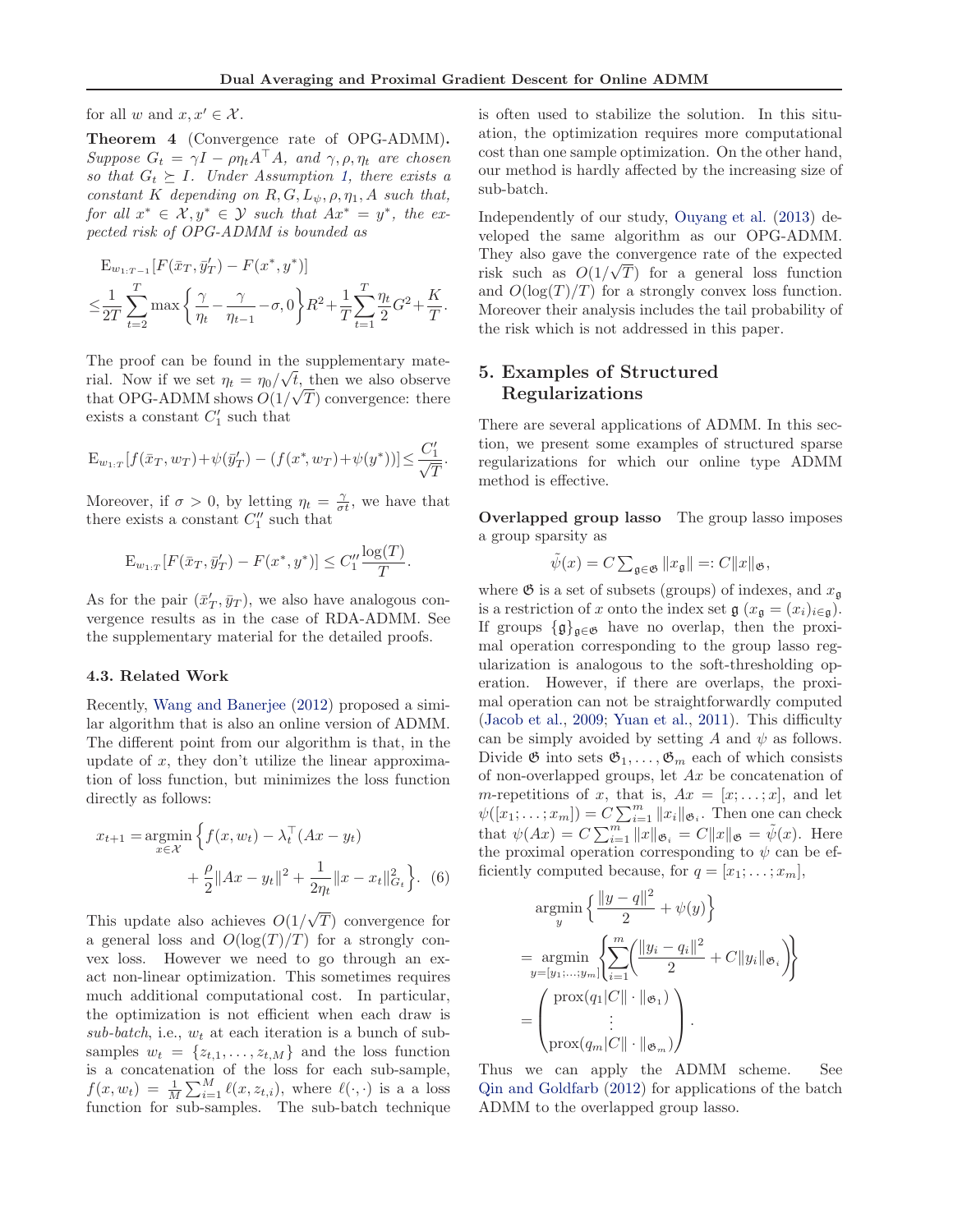Graph regularization Assume that we are given a graph  $\mathcal G$ . We put each coordinate of the weight vector x on each vertex of  $\mathcal G$ . In graph regularization, we impose variables on adjacent vertexes are similar. To do so, we consider the following type of regularization:  $\tilde{\psi}(x) = \sum_{(i,j) \in \mathcal{E}} h(x_i - x_j)$ , where  $\mathcal{E}$  is the set of edges in the graph  $G$  and  $h$  is a penalty function on the discrepancy between adjacent variables. Fused lasso [\(Tibshirani et al.,](#page-8-0) [2005\)](#page-8-0) and Graph lasso [\(Jacob et al.,](#page-8-0) [2009](#page-8-0)) are special cases of this formulation. Here we set A as the adjacent matrix which is a  $|\mathcal{E}| \times \dim(x)$  matrix where each row of A corresponds to an edge  $(i, j) \in \mathcal{E}$ and has 1 at the *i*-th component,  $-1$  at the *j*-th component and 0 otherwise, i.e.,  $Ax = (x_i - x_j)_{(i,j)\in\mathcal{E}}$ . Then, for  $\psi(y) = \sum_{e \in \mathcal{E}} h(y_e)$   $(y \in \mathbb{R}^{|\mathcal{E}|})$ , we have  $\tilde{\psi}(x) = \sum_{(i,j) \in \mathcal{E}} h(x_i - x_j) = \psi(Ax)$ . One can also observe that the proximal operation corresponding to  $\psi$  can be carried out by a concatenation of proximal operation for h on each edge  $e \in \mathcal{E}$  as in the previous examples.

### 6. Numerical Experiments

In this section, we demonstrate the performance of the proposed methods through synthetic data and real data. We compare our stochastic ADMMs (RDA-ADMM and OPG-ADMM) with the conventional stochastic optimization methods such as OPG, RDA and the Non-Linearized online ADMM (NL-ADMM) given by Eq.  $(6)^{\dagger}$ . Through this section, we fix  $\eta_0 =$ 0.01,  $\gamma = 1$  and  $\rho = 1$ . All problems are classification problems, and we employed logistic loss.

In the experiments, we utilize overlapped group regularizations. To run OPG and RDA, we need to directly compute the proximal operation for the overlapped group lasso penalty. To compute that, we employed the-state-of-the-art dual formulation proposed by [Yuan et al.](#page-8-0) [\(2011](#page-8-0)). As for stochastic ADMMs, we used the decomposition technique explained in Section [5,](#page-5-0) and the pair  $(\bar{x}_t, \bar{y}'_t) = (\bar{x}_t, A\bar{x}_t)$  is employed for the t-th step estimator.

#### 6.1. Simulated Sparse Classification Tasks

Here we compare the performances in synthetic data where an overlapped group lasso regularization is imposed. We generated  $N = 512$  input feature vectors  ${a_n}_{n=1}^N$  with dimension  $d = 32 \times 32 = 1024$  (each  $a_n$  is of 1024 dimension). Each feature is generated from an i.i.d. standard normal. The training output is generated as  $c_n = \text{sign}(a_n^\top x^* + \epsilon_n)$  where  $\epsilon_n$  is a nor-



Figure 1. Expected risk averaged over 10 independent repetitions as a function of CPU time (s) on synthetic data. The figure is depicted in log-log scale. The error bars depict one standard deviation of the measurements.

mal distribution with the standard deviation 3.Here the true weight vector  $x^*$  is constructed as follows: we generated a  $32 \times 32$  sparse matrix such that only the first column is non-zero (generated from i.i.d. standard normal) and other columns are zero, and set  $x^*$ as the vectorization of that matrix.

As the sample draw  $w_t$  in the t-th step, we drew subbatch of size 10, that is, we randomly picked up 10 samples  $\{(a_{n_{t,j}}, c_{n_{t,j}})\}_{j=1}^{10} = w_t$  and set  $f(x, w_t) = \frac{1}{10} \sum_{j=1}^{10} \ell(c_{n_{t,j}}, a_{n_{t,j}}^{\top} x)$  where  $\ell$  is the logistic loss.

Then we imposed an overlapped group lasso regularization defined as follows. We converted a weight vector  $x \in \mathbb{R}^{1024}$  into a  $32 \times 32$  matrix, denoted by X, and imposed column-wise and row-wise group regularizations:  $\tilde{\psi}(x) = C(\sum_{i=1}^{32} ||X_{i,\cdot}|| + \sum_{j=1}^{32} ||X_{\cdot,j}||) =$ :  $C||x||_{\text{block}}$  where  $C = 0.025$ . This is an overlapped group lasso regularization. Here the expected risk of a weight vector x is  $\theta(x) := \frac{1}{N} \sum_{n=1}^{N} \ell(c_n, a_n^{\top} x) + \tilde{\psi}(x)$ .

We independently repeated the experiments 10 times and averaged the excess expected risk:  $\theta(\hat{x})$  –  $\min_x \theta(x)$ . In Figure 1, the excess expected risk is depicted against the CPU time. In this dataset, OPG-ADMM and RDA-ADMM show almost the same performances while NL-ADMM, RDA and OPG show slower convergence. The main reason for the slow convergence of NL-ADMM is because the nonlinear optimization required in each iteration [\(6\)](#page-5-0) takes much longer time than the iteration of our methods. We observe that RDA and OPG take even longer time to achieve a certain precision. This is because the proximal operation solved by the dual formulation [\(Yuan et al.](#page-8-0), [2011\)](#page-8-0) consumes much time since it requires executing a constrained optimization.

<sup>&</sup>lt;sup> $\dagger$ </sup> To optimize [\(6\)](#page-5-0), we applied the Newton method on its dual.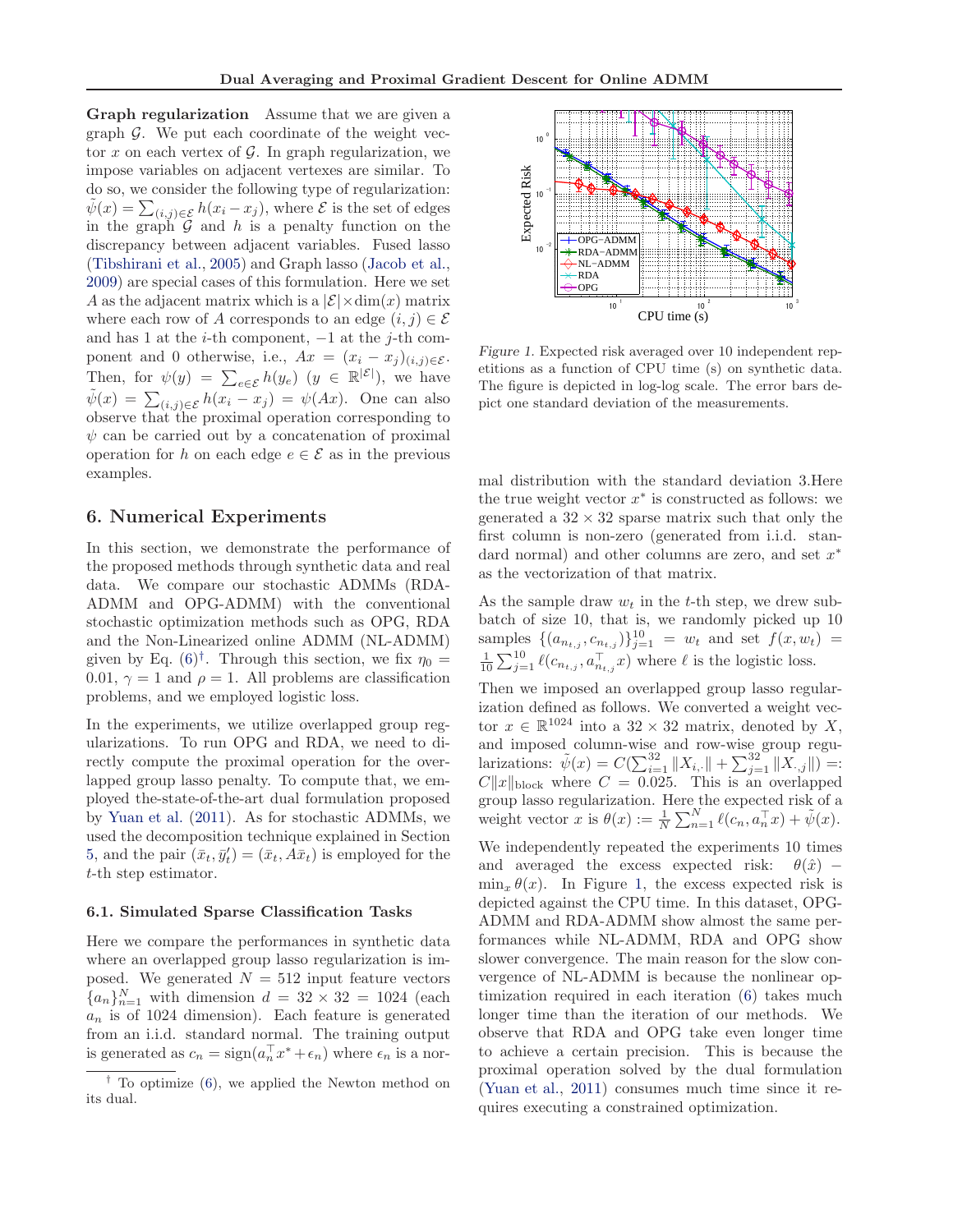#### <span id="page-7-0"></span>6.2. Real Data Set

Finally, we show the experimental results on a real dataset, 'Adult'<sup>†</sup>. Adult dataset consists of  $N =$ 32, 561 training samples and 16, 281 test samples with  $d = 123$  dimensional feature vector with  $0/1$  values. In addition to the original 123 features, we took products of features to give additional 15, 129 ( $= 123<sup>2</sup>$ ) features. Then we concatenated the original features and the newly produced features to obtain total 15, 252 features. The weight vector  $x$  is also 15, 252 dimensional and we divided the weight vector into two parts  $x = [x^{(1)}; x^{(2)}]$  corresponding to the original features and the product features respectively  $(x^{(1)}$  is 123 dimensional and  $x^{(2)}$  is 15, 129 dimensional). We imposed  $L_1$ -regularization on  $x^{(1)}$  and the block wise overlapped regularization introduced in the synthetic data on  $x^{(2)}$ :  $\tilde{\psi}(x) = C(||x^{(1)}||_1 + ||x^{(2)}||_{block}/\sqrt{123})$ with  $C = 0.01$ .

We again drew sub-batch of size  $10$  for each step  $t$ . We repeated the experiments 10 times and averaged the classification error on the test set. Figure 2 shows the averaged classification error as a function of CPU time. Here, OPG was excluded from the figure because OPG showed much worse performance than the listed methods. We can see that RDA-ADMM shows the best performance followed by NL-ADMM, OPG-ADMM and RDA. Here again we observe that a heavier computation of each iteration of NL-ADMM causes a slower convergence than RDA-ADMM. On the other hand, RDA-ADMM requires a quite light computation for each iteration that leads to a fast convergence. RDA-ADMM also outperforms OPG-ADMM. This is because RDA-ADMM induces a sparser solution that leads to a better generalization error. RDA showed quite slow convergence since the proximal operation required heavy computation because of the high dimensionality. It did not go through sufficient number of iterations in 10<sup>3</sup> seconds, and as a result, did not reach a stable convergence phase.

#### 7. Conclusion

In this paper, we proposed two online variants of ADMM: OPG-ADMM and RDA-ADMM. The proposed methods are applicable to a wide range of structured regularizations, efficiently computed and easy to implement. We have shown that both methods achieve  $O(1/\sqrt{T})$  convergence rate for a general loss function, and OPG-ADMM achieves  $O(\log(T)/T)$  for a strongly convex loss. In numerical experiments, our



Figure 2. Test classification error averaged over 10 independent repetitions as a function of CPU time (s) on 'Adult' dataset (log-log scale). The error bars depict one standard deviation of the measurements.

methods showed nice convergence behaviors. Overall RDA-ADMM showed favorable performances compared with OPG-ADMM.

An interesting future work is to justify whether RDA-ADMM can also achieve  $O(\log(T)/T)$  convergence rate for a strongly convex loss or regularization function.

#### Acknowledgement

We would like to thank Hua Ouyang, Niao He, Long Q. Tran, and Alexander Gray for the communication. TS was partially supported by MEXT Kakenhi 22700289, Global COE Program "The Research and Training Center for New Development in Mathematics," and the Aihara Project, the FIRST program from JSPS, initiated by CSTP.

#### References

- A. Beck and M. Teboulle. A fast iterative shrinkagethresholding algorithm for linear inverse problems. SIAM J. Imaging Sciences, 2(1):183–202, 2009.
- S. Boyd, N. Parikh, E. Chu, B. Peleato, and J. Eckstein. Distributed optimization and statistical learning via the alternating direction method of multipliers. Foundations and Trends in Machine Learning, 3:1–122, 2010.
- P. L. Combettes and V. R. Wajs. Signal recovery by proximal forward-backward splitting. Multiscale Modeling and Simulation, 4(4):1168–1200, 2005.
- W. Deng and W. Yin. On the global and linear convergence of the generalized alternating direction

<sup>‡</sup>We used the preprocessed 'Adult' (a9a) dataset available at 'LIBSVM data sets'.